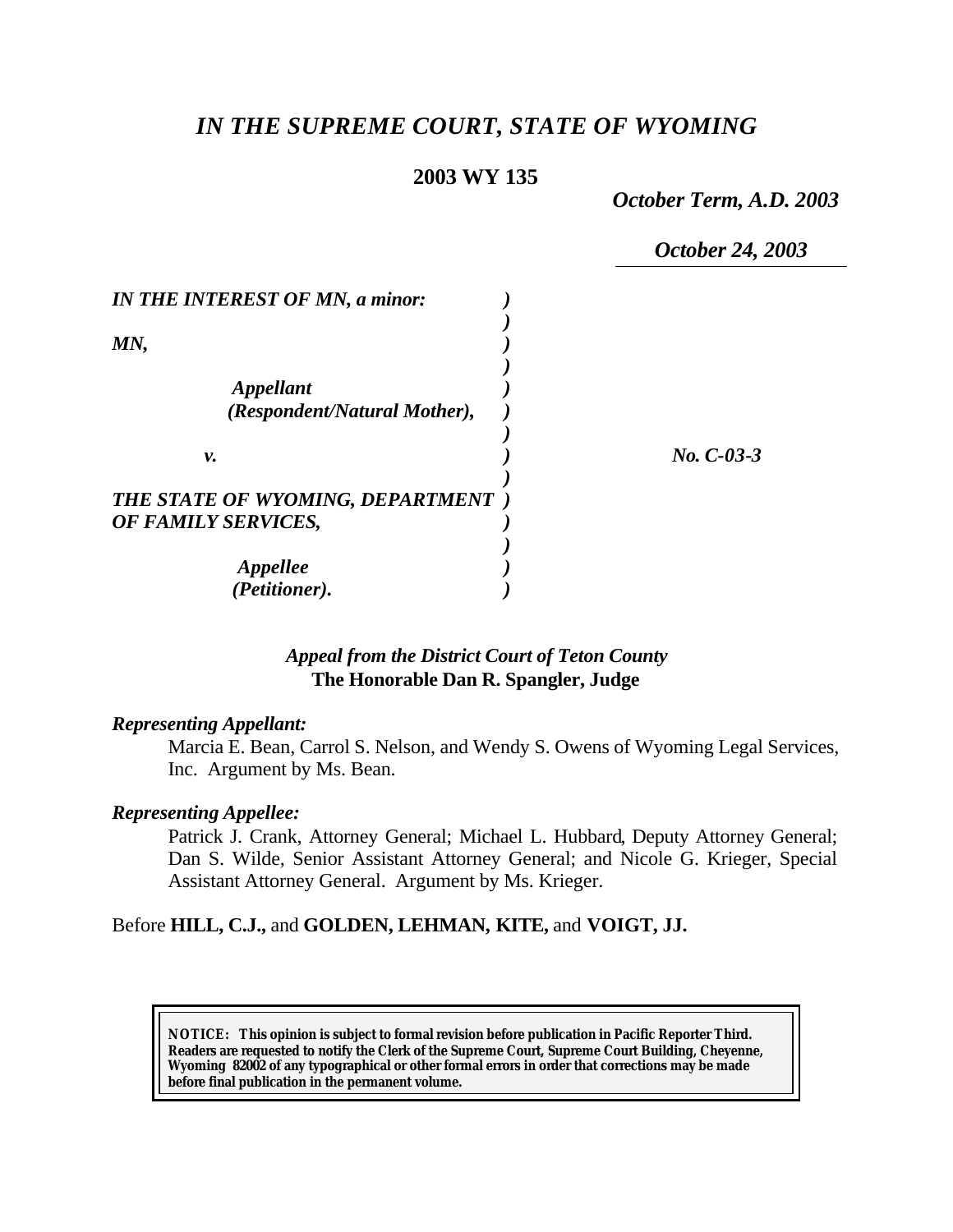### **LEHMAN, Justice.**

l

[¶1] The mother of MN, a minor child, appeals the district court order terminating her parental rights. Mother primarily asserts that the district court erred when it found clear and convincing evidence upon which to terminate her parental rights. Upon review, we affirm.

### *ISSUES*

[¶2] Mother raises the following issues on appeal with which appellee State of Wyoming, Department of Family Services (State), essentially agrees:

> 1. Whether there is clear and convincing evidence that Appellee met the statutory requirements of Wyo. Stat. § 14-2-309(a)(iii).

> 2. Whether Appellee violated the state and federal Constitutions and state law when it failed to follow its own internal rules, regulations and procedures.

> 3. Whether Appellant's right to counsel at the initial hearing as required by Wyo. Stat. § 14-3-422 was violated.

> 4. Whether the District Court erred when it admitted certain laboratory tests without proper foundation or chain of custody established.

# *FACTS*

[¶3] On May 12, 1999, a neglect petition was filed with the district court. Although Mother requested appointment of an attorney, she was advised that the public defender's office did not handle such cases, and the court did not appoint an attorney for her. Mother then admitted to the allegations of neglect. In July 2000, Mother hired an attorney to represent her in the juvenile proceedings.

[¶4] On April 18, 2002, the State filed a petition to terminate Mother's parental rights to MN, and counsel was appointed for Mother. Mother retained separate counsel in late April 2002, at which time the court appointed counsel in the termination matter was allowed to withdraw.<sup>1</sup> The State then filed an amended petition on May 1, 2002. After a five-day trial,

<sup>1</sup> Apparently, the State initially filed a petition to terminate mother's parental rights on October 17, 2001. This petition was eventually dismissed by the court upon Mother's appointed counsel filing a motion to dismiss.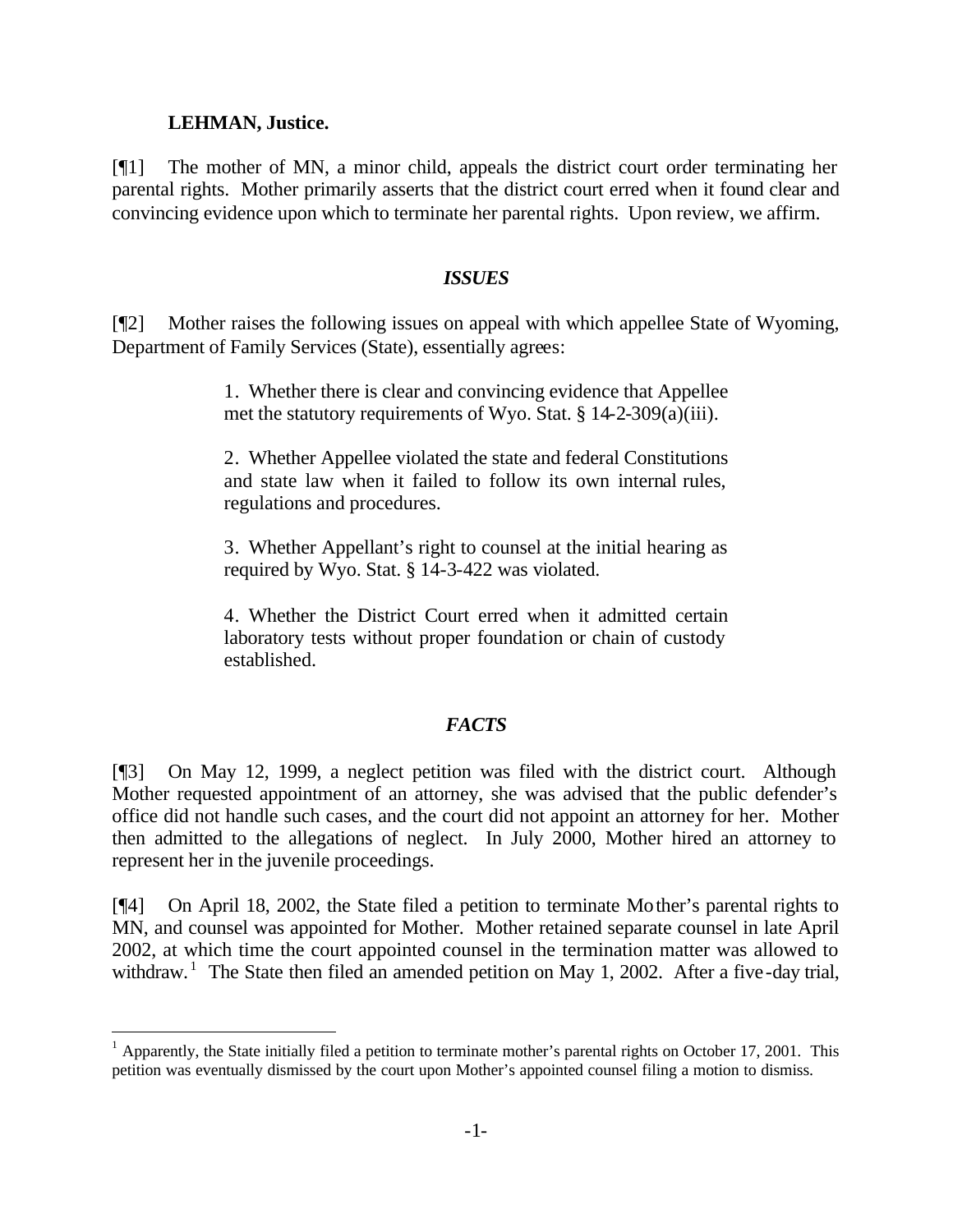the district court terminated Mother's parental rights to MN pursuant to Wyo. Stat. Ann. § 14-2-309. This appeal followed. $<sup>2</sup>$ </sup>

### *STANDARD OF REVIEW*

[¶5] When setting forth our standard of review for the granting of a petition to terminate parental rights we have said:

> Due to the tension between the fundamental liberty of familial association and the compelling state interest in protecting the welfare of children, application of statutes for termination of parental rights is a matter for strict scrutiny. *TR v. Washakie County Dep't of Pub. Assistance & Soc. Servs*., 736 P.2d 712, 715 (Wyo. 1987). As part of this strict scrutiny standard, a case for termination of parental rights must be established by clear and convincing evidence. Wyo. Stat. Ann. § 14-2-309(a) (Michie 1997); *In Interest of JG*, 742 P.2d 770, 773 (Wyo. 1987); *D.S. v. Dep't of Pub. Assistance & Soc. Servs*., 607 P.2d 911, 919 (Wyo. 1980). Clear and convincing evidence is that kind of proof that would persuade a trier of fact that the truth of the contention is highly probable. *Matter of GP*, 679 P.2d 976, 982 (Wyo. 1984). Rigorous though this standard may be, we apply our traditional principles of evidentiary review when a party challenges the sufficiency of the evidence supporting termination. *Matter of SYM*, 924 P.2d 985, 987 (Wyo. 1996). Thus, we examine the evidence in the light most favorable to the party prevailing below, assuming all favorable evidence to be true while discounting conflicting evidence presented by the unsuccessful party. *Id.*; *D.S. v. Dep't of Pub. Assistance & Soc. Servs*., 607 P.2d at 919-20; *In Interest of JG*, 742 P.2d at 773.

*In Re ZKP,* 979 P.2d 953, 956 (Wyo. 1999); *see also SD v. Carbon County Dep't of Family Servs.,* 2002 WY 168, ¶5, 57 P.3d 1235, ¶5 (Wyo. 2002); *Matter of TLC*, 2002 WY 76, ¶¶10- 11, 46 P.3d 863, ¶¶10-11 (Wyo. 2002); *In Re IH*, 2001 WY 100, ¶14, 33 P.3d 172, ¶14 (Wyo. 2001).

l

 $2^2$  Because Mother challenges the factual basis of the district court's ruling on appeal, further facts will be included in the body of this opinion.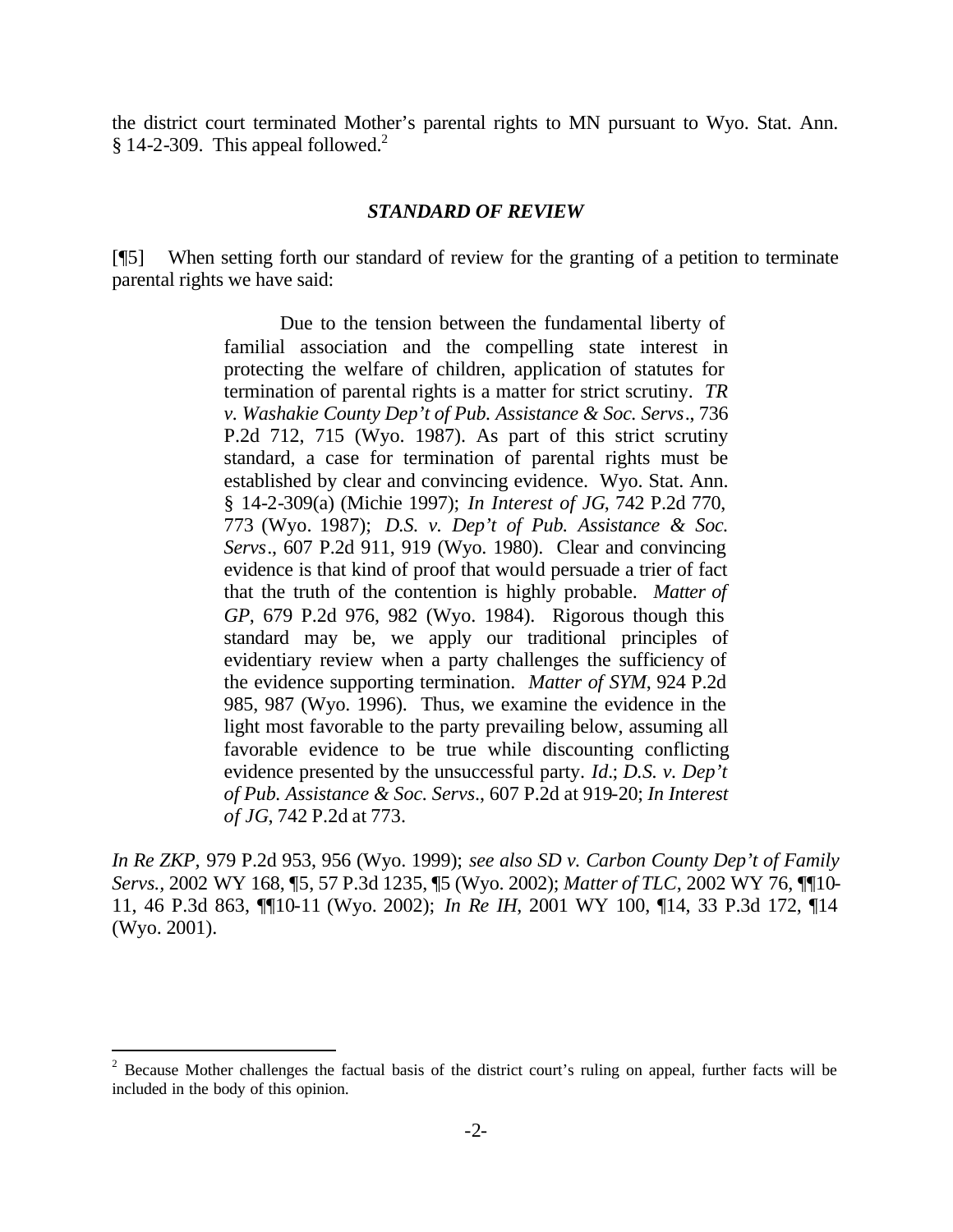### *DISCUSSION*

### *Termination of Parental Rights*

l

[¶6] The State's amended petition for termination of parental rights requested termination based on Wyo. Stat. Ann. §§ 14-2-309(a)(iii) and  $14-2-309(a)(v)$  (LexisNexis 2001).<sup>3</sup> The district court found clear and convincing evidence to support termination on both of these grounds. Mother contends the decision of the district court should be reversed because the State did not present clear and convincing evidence that she neglected MN and the State did not make reasonable efforts to prevent the removal of MN from Mother or to reunify the family. The State argues that more than adequate evidence exists to support the district court's ruling and that Mother simply improperly characterizes the evidence presented at trial.

[ $\degree$ [7] Termination of parental rights pursuant to § 14-2-309(a)(iii) initially requires the establishment of parental abuse or neglect by clear and convincing evidence. *SD v. Carbon County Dep't of Family Servs.*, at <sup>[5]</sup>. "Abuse" means inflicting or causing physical or mental injury, harm or imminent danger to the physical or mental health or welfare of a child other than by accidental means, including abandonment, excessive or unreasonable corporal punishment, malnutrition or substantial risk thereof by reason of intentional or unintentional neglect, and the commission or allowing the commission of a sexual offense against a child as defined by law. Wyo. Stat. Ann. § 14-3-202(a)(ii) (LexisNexis 2001). "Neglect" means "a failure or refusal by those responsible for the child's welfare to provide adequate care, maintenance, supervision, education or medical, surgical or any other care necessary for the child's well being." Wyo. Stat. Ann. § 14-3-202(a)(vii) (LexisNexis 2001).

[¶8] The evidence presented to the district court showed that in 1996, when MN was two years old, the State received information that Mother was giving MN alcohol in an infant cup and shaking out and re-using diapers. In July 1997, the State received a report that MN was being watched by inappropriate male caregivers who were drinking and driving with MN and bringing her to the local bar, that MN's teeth had rotted, and that she was being fed a diet of only soda and candy.<sup>4</sup> It was also reported that MN was left playing on the road while Mother was passed out in her car, that MN was being left on numerous occasions unattended

<sup>3</sup> Wyo. Stat. Ann. § 14-2-309(a)(iii) provides that parental rights may be terminated if it is established by clear and convincing evidence that the child has been abused or neglected by the parent and reasonable efforts by an authorized agency or mental health professional have been unsuccessful in rehabilitating the family, or the family has refused rehabilitative treatment, and it is shown that the child's health and safety would be seriously jeopardized by returning to the parent.

Wyo. Stat. Ann. § 14-2-309(a)(v) provides for the termination of parental rights if it is shown by clear and convincing evidence that the child has been in foster care under the responsibility of the state of Wyoming for fifteen of the most recent twenty-two months, and a showing that the parent is unfit to have custody and control of the child.

<sup>&</sup>lt;sup>4</sup> Statements were also made which gave concerns that MN may have also been sexually abused.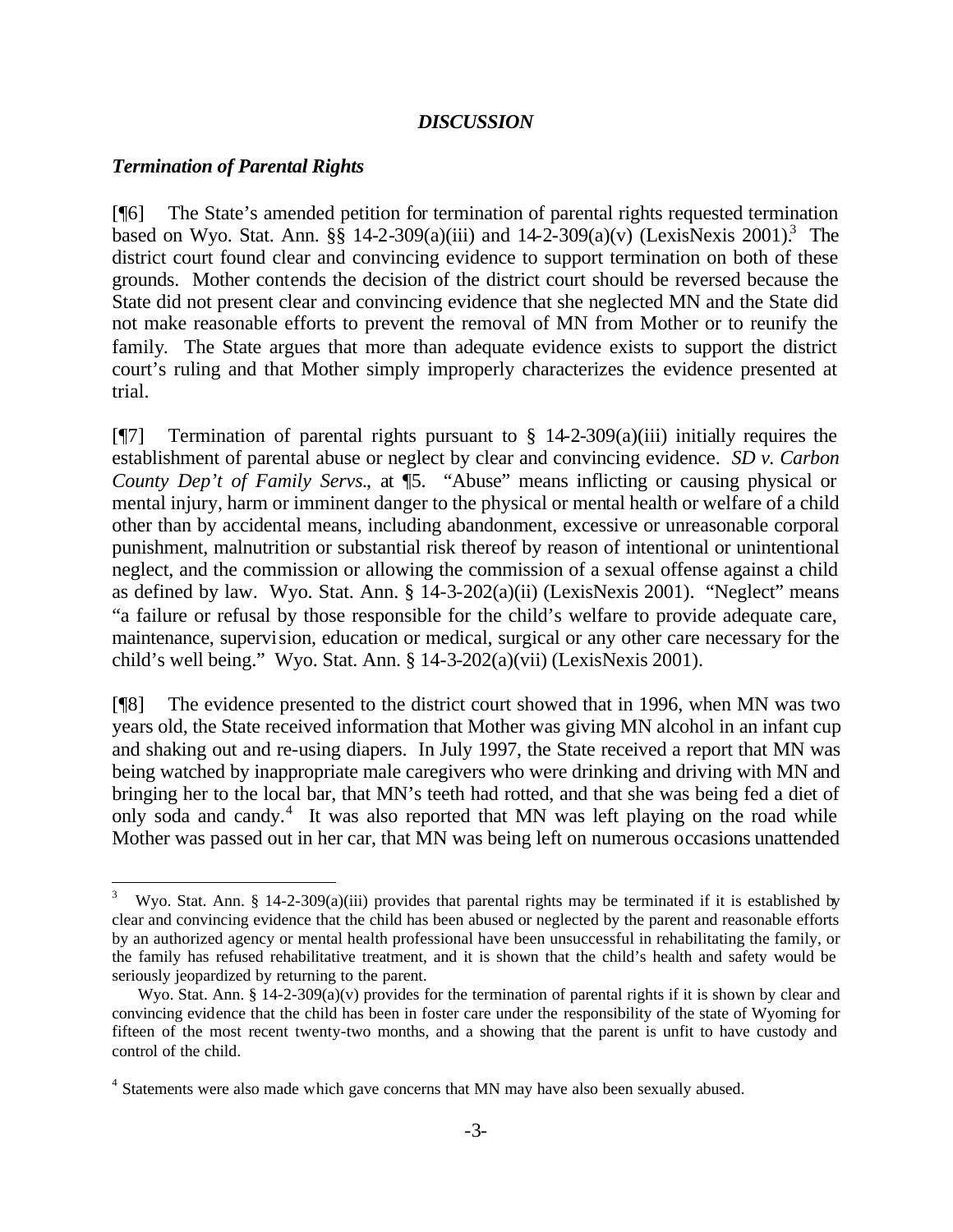in a bar while Mother drank, and MN was being transported in an unsanitary vehicle full of rotted food and garbage. In October of 1997, law enforcement contacted the State again with concerns regarding MN's teeth. In December of 1997, Mother took MN to visit her mother in Las Vegas, Nevada and, although MN was then three and a half years old, fed her primarily Coca Cola and sweets. Mother also failed to monitor MN in the bathroom, which led to MN smearing feces all over a restroom.

[¶9] In January and February 1998, MN's daycare provider made two referrals to the State reporting that MN was arriving at the daycare hungry, dirty, and smelling like urine. The daycare also reported that MN often had caked food on her, expressed concerns about her teeth, and reported that the only food Mother brought to the daycare were sweets. MN was also developmentally behind other children of her age, had difficulty interacting with her peers, and would have lengthy screaming fits. On May 28, 1998, the State received a report that Mother and MN were living in a hazardous, filthy apartment filled with dog feces. The State investigated and found the apartment filled with flies, feces, garbage, and rotting food. However, by then Mother and MN had vacated the apartment. The State formally substantiated this claim. In August of 1998, the State received complaints that Mother's campsite was a mess and that all MN was eating was candy, soda, and other sugary foods.

[¶10] In February of 1999, the State received another complaint that Mother had dropped off MN on the doorstep of a co-worker's home without making any previous arrangements and drove off before anyone answered the door, leaving MN overnight. It was also reported that MN's underwear was black with dirt, her sleeping bag was "filthy," and that Mother's apartment was filled with junk and had no food. The State formally substantiated these claims, leading to the instigation of neglect proceedings and Mother voluntarily placing MN with her aunt, Ms. Griffin.

[¶11] When MN, then almost five years of age, was placed at Ms. Griffin's home, she was unfamiliar with eating utensils, did not know what toilet paper was or how to use it, hoarded food despite being given sufficient food, and would go up to strangers to hug them and sit on their laps. In December of 1999, MN was moved to a foster family home in Osmond, Wyoming, approximately five miles from Afton, Wyoming. Mother could not be contacted regarding this change because she had moved and did not provide the State with contact information. When MN arrived at the new foster home, she had no top teeth, had bridges on her bottom teeth, and preferred to eat only sweets. She would also scream for hours without any tears when she did not get her way, struggled with peer interaction, was underdeveloped, and preferred to be with adults all the time. She continued to go up to strangers and hug them.

[¶12] In March of 2000, MN began seeing Gale Holtby, MA, LPC, a professional counselor specializing in the area of child maltreatment. This counseling continued through the trial held in July 2002. Ms. Holtby diagnosed MN as being developmentally and emotionally delayed, having an attachment disorder, having difficulty connecting with others, and having a basic mistrust of the world. Ms. Holtby further stated that MN suffered from Attention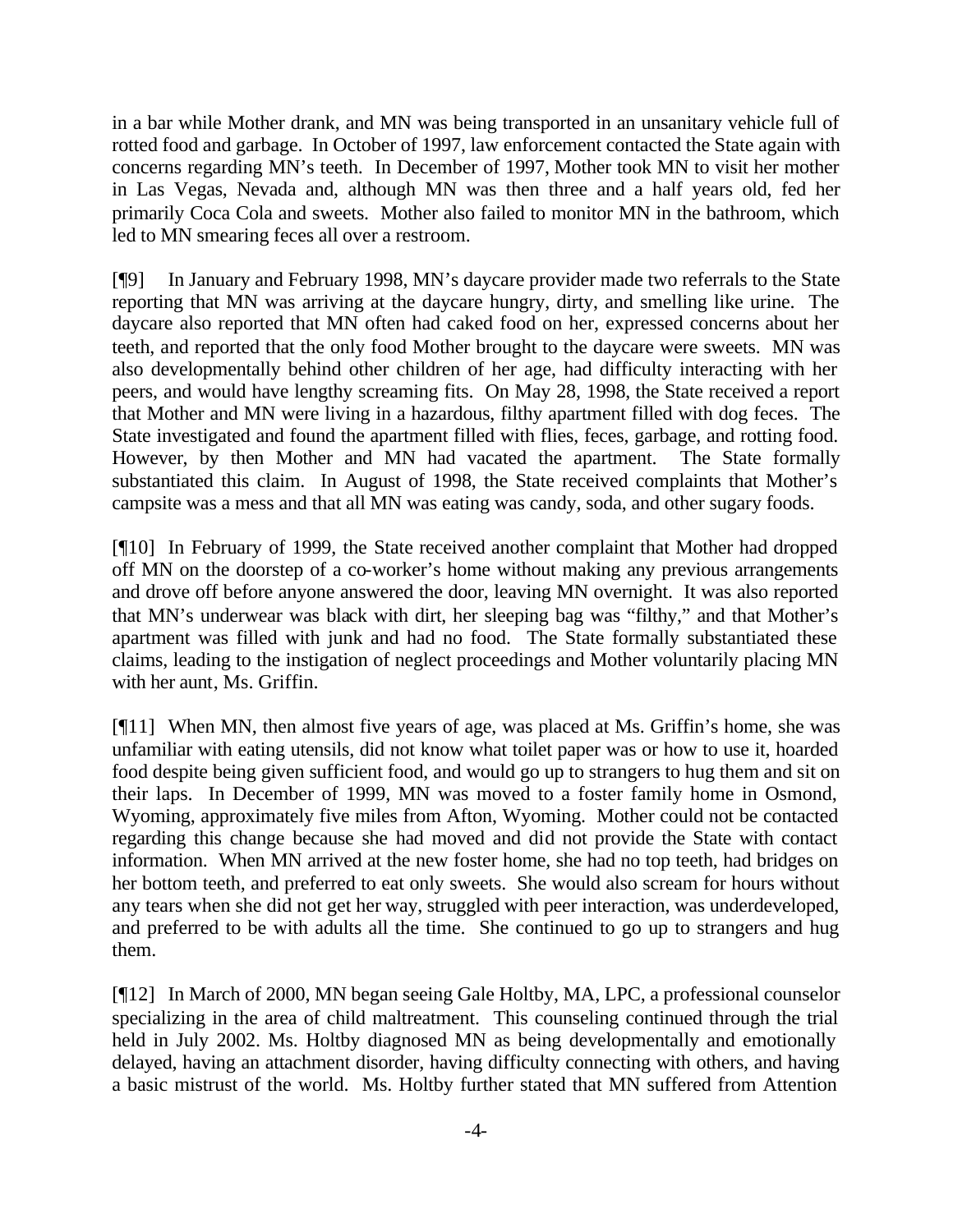Deficit Hyperactivity Disorder (ADHD), that she had poor motor skills, and that she needed constant attention and prompting with hygiene and eating. Ms. Holtby further testified that these difficulties were likely caused by the inconsistent care given by Mother, as MN's primary caregiver, during her first years of life.

[¶13] Mother criticizes the evidence presented at trial and characterizes it simply as a showing of five unsubstantiated reports of alleged neglect and two reports of neglect that were substantiated at low risk. Therefore, Mother concludes that this factual foundation is insufficient to terminate her parental rights to MN. We have previously recognized that in the ordinary parental rights termination case consideration must be given to a combination of factors, incidents, and conditions that demonstrate the neglect required to justify termination of parental rights. Rarely do we find a single condition or incident that, standing alone, would justify termination. Rather, neglect is usually manifested by numerous incidents and conditions extending over a considerable length of time. *See TR v. Washakie County Dep't of Pub. Assistance and Soc. Servs.*, 736 P.2d 712, 716 (Wyo. 1987); *Matter of MLM*, 682 P.2d 982, 988 (Wyo. 1984).

[¶14] As in *TR*, the neglect in this case extended over a long period of time and is apparent by the occasions and conditions described by the witnesses and in the exhibits. The record discloses long-term general neglect, and the detailed instances are adequate to show by clear and convincing evidence the failure to provide adequate care necessary for MN's well being. Thus, at a minimum, neglect, if not abuse, is presented.

[¶15] We now address the second element, unsuccessful reasonable attempts to rehabilitate the family. When family reunification is the case plan goal, the State has the responsibility reasonably to provide the services necessary to accomplish the specific goals and tasks called for before reunification can occur. *SD v. Carbon County Dep't of Family Servs.*, at ¶16; *MB v. Laramie County Dep't of Family Servs. in Interest of LB*, 933 P.2d 1126, 1129-30 (Wyo. 1997). The record is filled with instances of the State meeting this responsibility.

[¶16] The State attempted to assist Mother following each report in 1997 and 1998, but Mother refused such assistance. The State initiated a case plan and worked with Mother in February of 1998. However, after a short period of time, Mother could not be reached. In 1997 and 1998, the State met with Mother on a number of occasions to discuss nutrition for MN and worked to help Mother obtain more stable employment and housing.

[¶17] Prior to the initiation of the juvenile court proceedings, the State initiated a second case plan and made repeated efforts to help Mother, providing her with Medicaid, money for daycare, food stamps, and other financial assistance. The State also gave Mother additional education on nutrition, hygiene, and care of MN and encouraged Mother to work with the State Department of Vocational Rehabilitation (DVR) to develop job stability and lowincome housing. Furthermore, the State worked with Mother to arrange and pay for dental care for MN.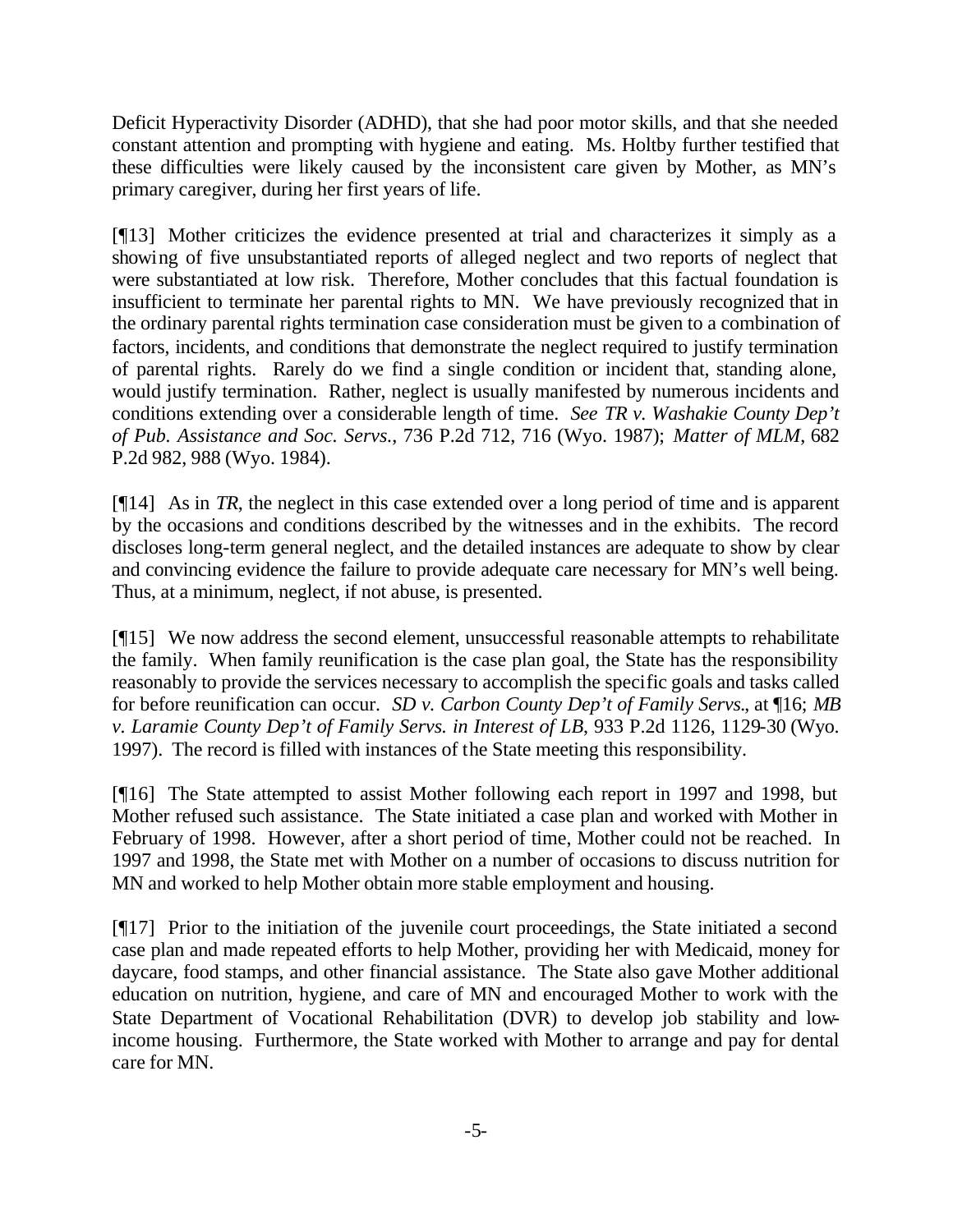[¶18] After the juvenile court proceedings commenced, the State initiated four separate case plans, but Mother failed to comply with these plans. A multidisciplinary team (MDT) was convened consisting of Mother, state caseworkers, Mother's mental health counselor, Mother's case manager, a psychologist, DVR, and MN's guardian ad litem. An individual experienced in working with brain-injured individuals also provided training to the MDT and Mother's case manager because Mother had been diagnosed with a cognitive disorder and a moderate to severe brain injury. Despite numerous efforts by the State and the MDT to rehabilitate Mother, Mother failed to comply with the case plans, was generally uncooperative, and refused to participate in the many services offered to her. Ultimately, Mother became hostile and discontinued all services. Mother's visitation with MN was also erratic and ultimately ceased.

[¶19] Mother complains that the State is required to make reasonable efforts to preserve the family *prior* to placement of the child outside the home and asserts that the State did not comply with this requirement. However, the record discloses that the State did not formally remove MN from her home after the 1999 allegation of neglect. To the contrary, MN was placed with Ms. Griffin, Mother's aunt, at Mother's request. Indeed, Mother admits to this request and her intent to keep MN away from the State to prevent the State from intervening.

[¶20] In addition, Mother argues that the State did not use reasonable efforts to reunify the family, as the implemented case plans were not accessible, available, appropriate, and did not sufficiently account for Mother's known memory and cognitive difficulties. The evidence presented at trial describes how the State on numerous occasions conducted one-on-one discussions with Mother addressing the State's concerns regarding proper care, nutrition, and supervision for MN and proper housing and stability. Initially, Mother accepted the services that resulted in direct financial assistance, but rejected the services that required her to address lifestyle and parenting choices, contending that MN's care was not the State's concern. Testimony at trial detailed the extensive attempts made to equip Mother with the skills she needed to effectively raise MN utilizing simplistic incremental steps. These plans were developed and approved by the entire MDT using a collaborative approach. Moreover, each of the case plans increasingly took into account the particular needs of Mother, as more information became available. Nevertheless, Mother resisted these rehabilitative efforts.

[¶21] The initial case plan required that Mother work with her case manager to develop a schedule to fit her work and personal needs; work on budgeting, housing and work opportunities; visit with MN regularly in person and via telephone; participate in regular counseling sessions; schedule a neuropsychological evaluation with DVR; and maintain regular contact with the State. The next case plans developed included similar tasks but added finishing a parenting assessment; keeping transportation and insurance; and working with an attorney on other potentially available services. Each of the case plans remained consistent in nature. The State and the MDT went to great lengths to ensure that Mother understood the case plans, what was required of her, and that the objectives were reasonable and well suited to her needs.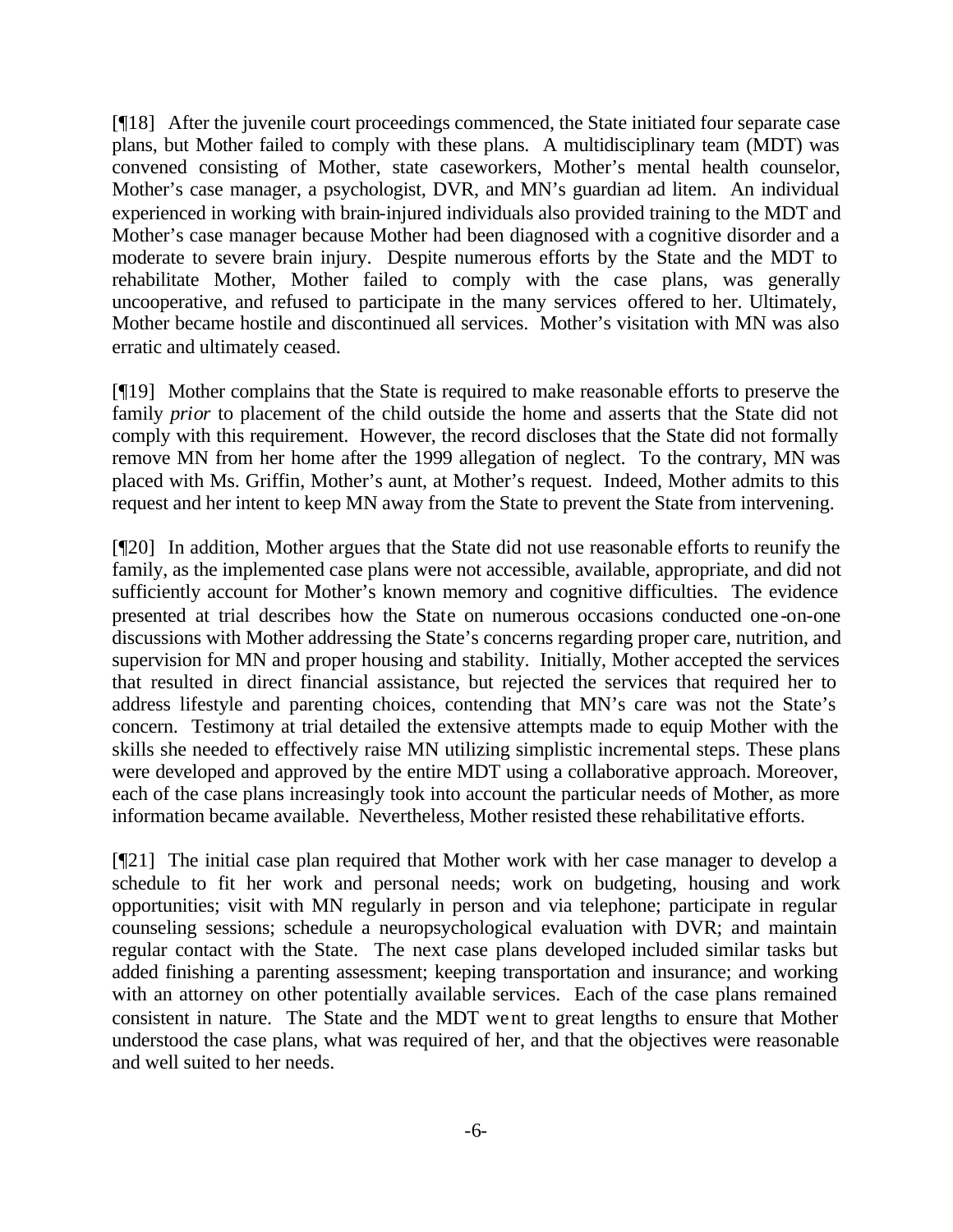[¶22] Mother's appointed counselor, John Beck, M.Ed., had over twelve years of experience as a counselor specializing in adults with mental illnesses, including persons with brain injury disorders and families in dysfunction. Mr. Beck worked with Mother to help her understand MN's needs as contrasted to her own, on communication and its relationship to parenting, problem solving, and other parenting skills. Mr. Beck, recognizing that Mother was resistant to counseling and had missed numerous sessions, arranged to meet with Mother after hours or during her lunch break and later accommodated Mother's request for half hour sessions, rather than full hour sessions, hoping that Mother would be more receptive. Mother was also assigned a case manager from the Jackson Hole Community Counseling Center to work with her on issues relating to general organization, budgeting, keeping appointments, and problem solving under the oversight of Mr. Beck. Mother initially refused to work with the first counselor and another counselor was assigned who met with her at her worksite. This new counselor received specialized training in working with brain-injured clients in the area of problem solving, organization, and basic skills. The counselor met with Mother in Jackson, where she worked, and in Pinedale, where she lived.

[¶23] After the juvenile proceedings were commenced, Mother expressed some willingness to participate with the State, cooperate with the case plans, and was receptive to the services made available. However, Mother failed to participate in the offered services with regularity. Mother then became more hostile towards the State and other service providers, did not cooperate with the MDT, and eventually rejected all rehabilitative services. Mother also failed to maintain regular visitation with MN. Regularly scheduled telephone calls with MN were often also missed by Mother.

[¶24] Mother's complaints that regular visitation was made difficult by distance, transportation problems, and State's unwillingness to facilitate her visits are unpersuasive. The State accommodated Mother by offering transportation to Jackson and Pinedale on occasion and attempted to assist Mother in figuring out her transportation dilemma. Critically, Mother was able to travel between Pinedale and Jackson for work, yet could not do so for visitation purposes.

[¶25] Throughout interaction with Mother, the State and the MDT assigned Mother appropriate case managers and helped set up and pay for evaluations in the substance abuse, psychological, neuropsychological, and parenting areas. The State also provided Mother with assistance and transportation in obtaining low-income housing applications. In addition, case workers conducted meetings with Mother at a restaurant after business hours where Mother felt more comfortable and her work schedule would not be interrupted. At these meetings, the State reviewed Mother's progress and need for improvement in other areas. A note taker was provided by DVR for Mother.

[¶26] Mother asserts that she was unable to understand the case plans because of her cognitive and memory problems. However, Mother testified at trial that she understood what it meant to obtain evaluations, see her counselor, and take the other actions required by the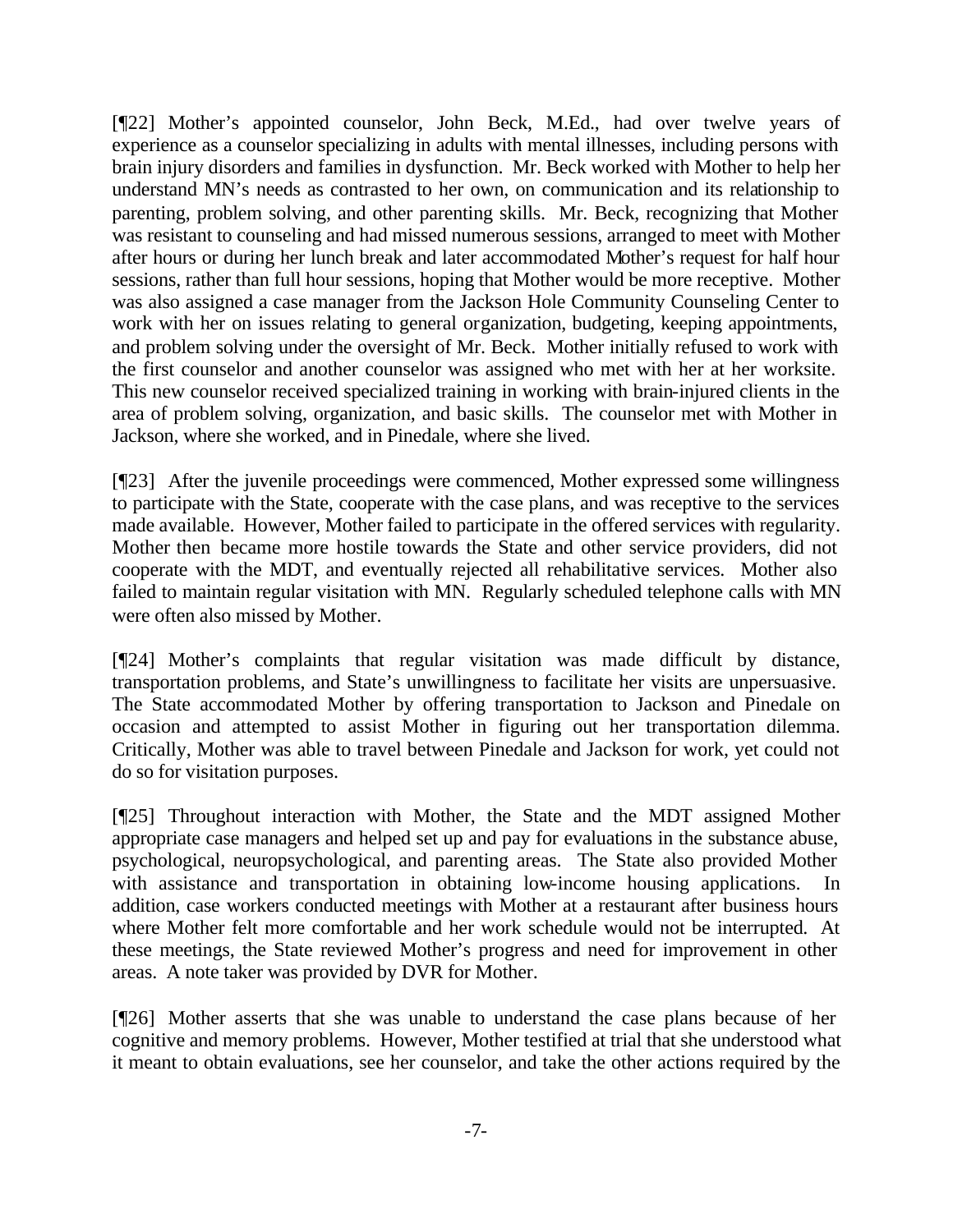case plans. Mother also testified that she understood the consequences that would result if she failed to comply with the case plan directives.

[¶27] We have previously recognized that at some point rehabilitative efforts become unreasonable. "[I]t would seem unreasonable and not for the best interests of the child that professional welfare workers should be furnished to care for this child in the parental home on a twenty-four-hour basis for the many years until the child herself can be self-sufficient." *Matter of CM*, 556 P.2d 514, 519 (Wyo. 1976). The record indicates that Mother, even after lengthy attempts at training and instruction, would not be able to care for MN without further significant assistance. While we are empathetic to Mother's limitations due to a brain injury, we must consider the best interests and welfare of MN. *Id.*, at 517; *see also SD v. Carbon County Dep't of Family Servs.*, at ¶23. Mother failed to take advantage of the services provided to her, failed to meaningfully participate in the case plans, and failed to implement what she was taught. Thus, we hold the evidence was clear and convincing that the reasonable rehabilitative efforts were unsuccessful.

[ $[$ [28] Finally, we consider the last element of § 14-2-309(a)(iii), that MN's health and safety would be seriously jeopardized should she be returned to mother's custody. A child evaluation was completed which indicated that MN required a safe, stable, secure, and predicable environment. Such environment would encompass repetition to help MN develop trust in others, decrease anxiety level, and change the behaviors associated with her attachment disorder. While in foster care, MN's emotional health and basic ability to interact with others greatly improved, and MN made significant strides in terms of social skills, temper, and attention. However, MN remained immature and had significant needs in terms of mental, emotional, and physical well being.

[¶29] From 1997, Mother's life has been unstable. Mother was unable to hold down a job for more than a few months and had difficulty getting along with co-workers. Since 1997, Mother has moved between thirteen different campsites, motel rooms, and apartments. At the time of the trial, Mother had been living with a boyfriend who had at least four alcoholrelated encounters with law enforcement, and, in 2001, the police were called twice to Mother's residence because of domestic disputes. Between October 2000 to July 2001, Mother had twenty-six positive drug screens for marijuana and one for methamphetamine.

[¶30] Despite the efforts of the State, Mother made minimal progress toward being able to meet MN's needs. Mother also continued to have difficulty in identifying and anticipating MN's needs, avoiding problems, recognizing potential dangers, and organizing her life to provide consistency, stability, and safety. Mother also had problems with memory, reasoning, planning, anger, and attention, which made it difficult for her to be a parent. Continued drug abuse by Mother caused her to be more unlikely to succeed as a parent. Mother was simply unable to provide the level of care MN required, or to even meet MN's more basic fundamental needs.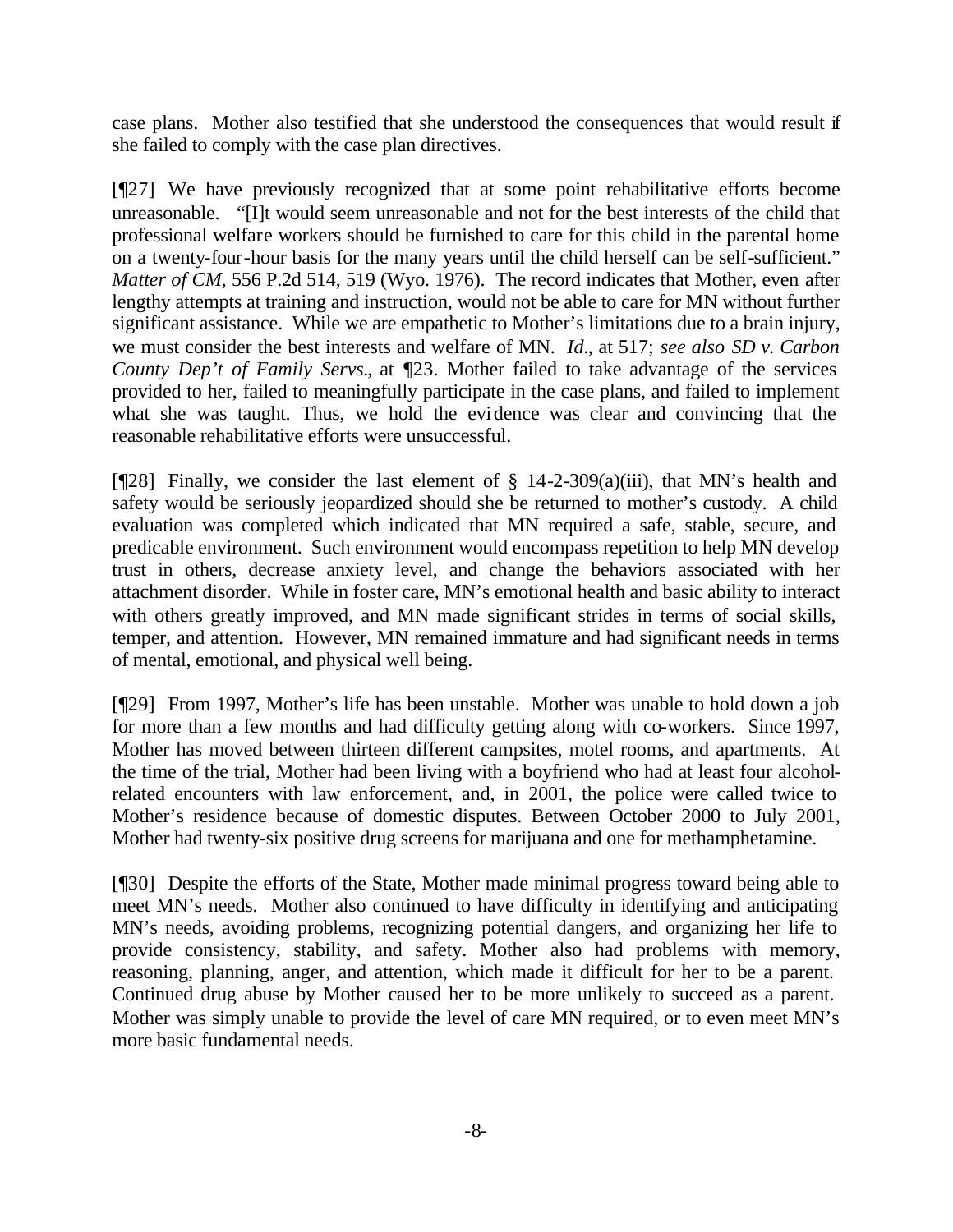[¶31] Accordingly, evidence was presented to the district court to establish that each of the three criteria required by Wyo. Stat. Ann. § 14-2-309(a)(iii) had been met by clear and convincing evidence. Moreover, clear and convincing evidence was presented to the district court that the requirements of Wyo. Stat. Ann.  $\S$  14-2-309(a)(v) had also been met since MN had been in foster care under the responsibility of the State for at least fifteen of the most recent twenty-two months, and Mother was shown to be unfit to have custody and control of MN. Parental rights may be terminated on a finding of just one of the stated subsections enunciated in § 14-2-309. *SD v. Carbon County Dep't of Family Servs.,* at ¶6; Wyo. Stat. Ann. § 14-2-309.

[¶32] This court has recognized that:

We are not unsympathetic to the disabilities and hardships of the parents. However, this case demonstrates a situation in which the best interest of the child and the fundamental rights of the parents diverge. While we zealously guard the fundamental right of parents to care for and associate with their children, we also recognize that a child has the fundamental right to live in an environment free from filth, health hazards, and danger; he also has the right to nourishment, education, and necessary medical attention. *Matter of MLM*, 682 P.2d 982, 990 (Wyo. 1984). "When the rights of a parent and the rights of a child are on a collision course, the rights of the parent must yield." *Id*.

*SD v. Carbon County Dep't of Family Servs.,* at ¶27

[¶33] For the reasons stated above, we find that there was clear and convincing evidence presented to support the termination of parental rights.

### *Alleged Violations of Rules and Regulations*

[¶34] Mother contends that the State did not comply with its own internal rules and regulations, thereby violating her constitutionally protected due process rights. However, the State's procedural manual cited heavily by Mother as support for these violations is not a part of the appellate record. The only rule violation established at trial was that the State was fifteen days late in creating a case plan on one occasion. Mother fails to demonstrate how this violation affected her fundamental rights or impacted the ultimate decision of the district court to terminate her parental rights to MN. Therefore, we find that any non-compliance by the State in this case is harmless. Furthermore, although Mother relies heavily on the case of *MB v. Laramie County Dep't of Family Servs. in Interest of LB*, 933 P.2d 1126, for support of her argument, that case is not dispositive. In *MB*, this court held that the State's rule violations were both numerous and egregious, thus violating the parent's protected rights. In this instance, any alleged violations by the State were minimal in nature.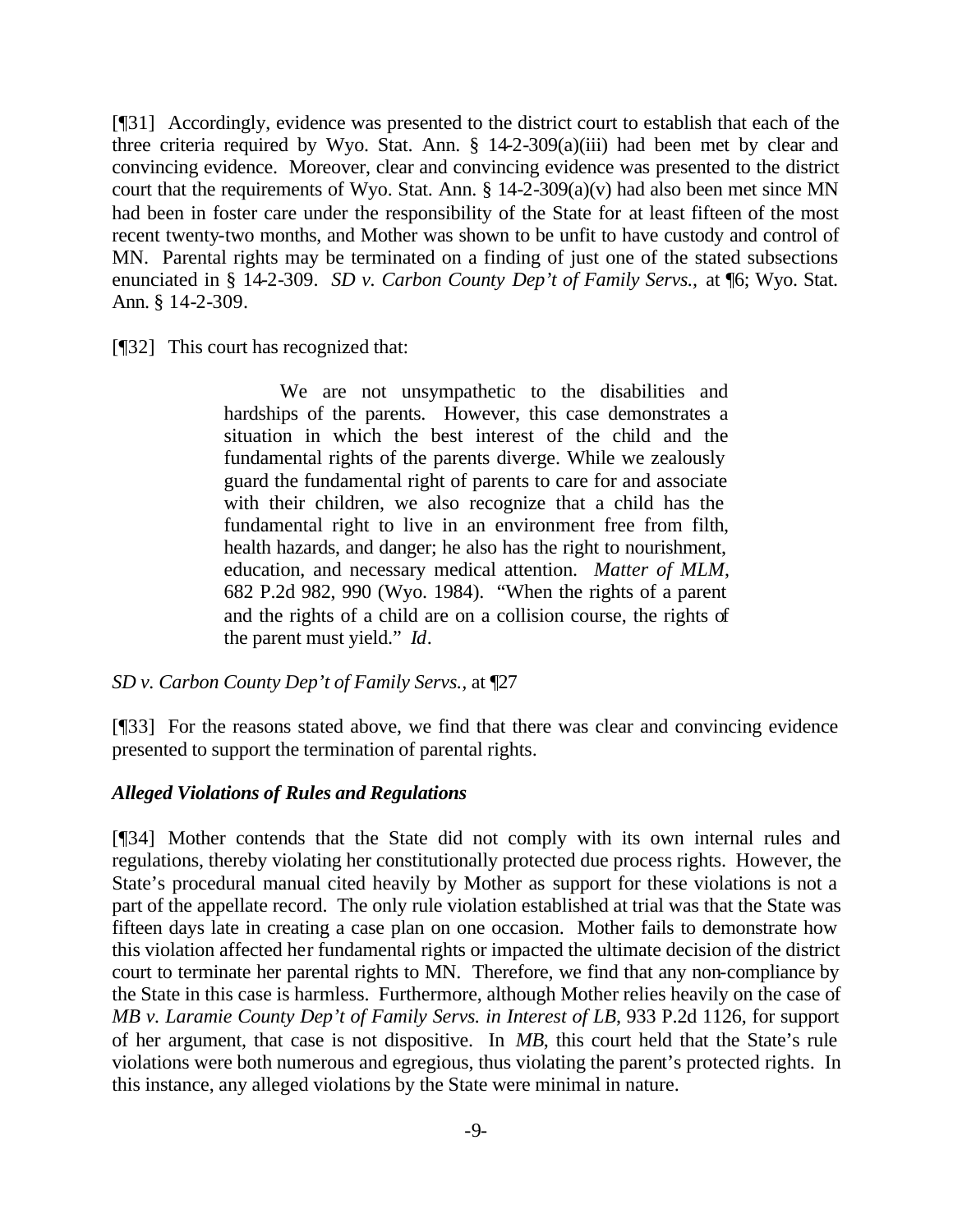[¶35] Clearly, an agency must follow its own rules as they have the force and effect of law. However, a person asserting an agency's rule violations must show how the breach denied her due process or violated her fundamental rights.

# *Failure to Appoint Counsel*

[¶36] Mother asserts that the court violated her right to counsel at the initial juvenile proceeding hearing and, thus, the district court was divested of subject matter jurisdiction. Specifically, Mother espouses that the failure to appoint counsel during the initial hearing is of such a serious nature that it undermines the State's entire termination case. The State primarily argues that a neglect action is not a prerequisite to a termination of parental rights proceeding, and the two are separate and distinct. The State further argues that there has been no showing that Mother's rights were prejudiced, or even impacted, and therefore the court's action must be characterized as harmless.

[¶37] Initially this court recognizes that termination proceedings are entirely separate and distinct from neglect proceedings, deriving their respective genesis from separate statutes and requiring different burdens of proof. In particular, a neglect action is not a mandatory prerequisite to termination of parental rights. Moreover, Mother has failed to show how the failure to appoint her counsel within the juvenile proceeding violated her due process rights regarding the termination proceedings. Indeed, Mother's admission of neglect in the juvenile proceeding did not relieve the State from proving by clear and convincing evidence that Mother's parental rights should be terminated. To the contrary, the State could not simply utilize Mother's admission of neglect in the juvenile proceeding but was required to show at trial that Mother neglected MN. This court also notes that Mother was represented by counsel and afforded all procedural safeguards throughout the course of trial in the termination proceedings. Although Mother relies heavily upon the holding in *In re A.P.*, 734 N.E.2d 1107 (Ind.App. 2000), as authority for her argument, we do not find that case to be applicable. In *A.P*., the court found numerous and substantial errors which effectively denied the parent fundamental due process. Substantial procedural irregularities amounting to a denial of due process simply did not occur in this instance. The record does not reflect that Mother was prejudiced or injured by the failure to appoint her counsel at the initial juvenile proceeding. Any error to appoint Mother counsel at the initial juvenile proceedings hearing must therefore be characterized as harmless.

### *Evidentiary Issues*

[¶38] Finally, Mother contends that the district court erred when it admitted laboratory tests showing that she tested positive to the use of drugs without establishing sufficient authenticity or chain of custody regarding those results. The State points out that Mother admitted that she had positive drug screens every week for approximately ten months and asserts that Mother is again unable to show how the court's evidentiary ruling prejudiced her. The State also argues that the test results were properly admitted for the limited purpose of